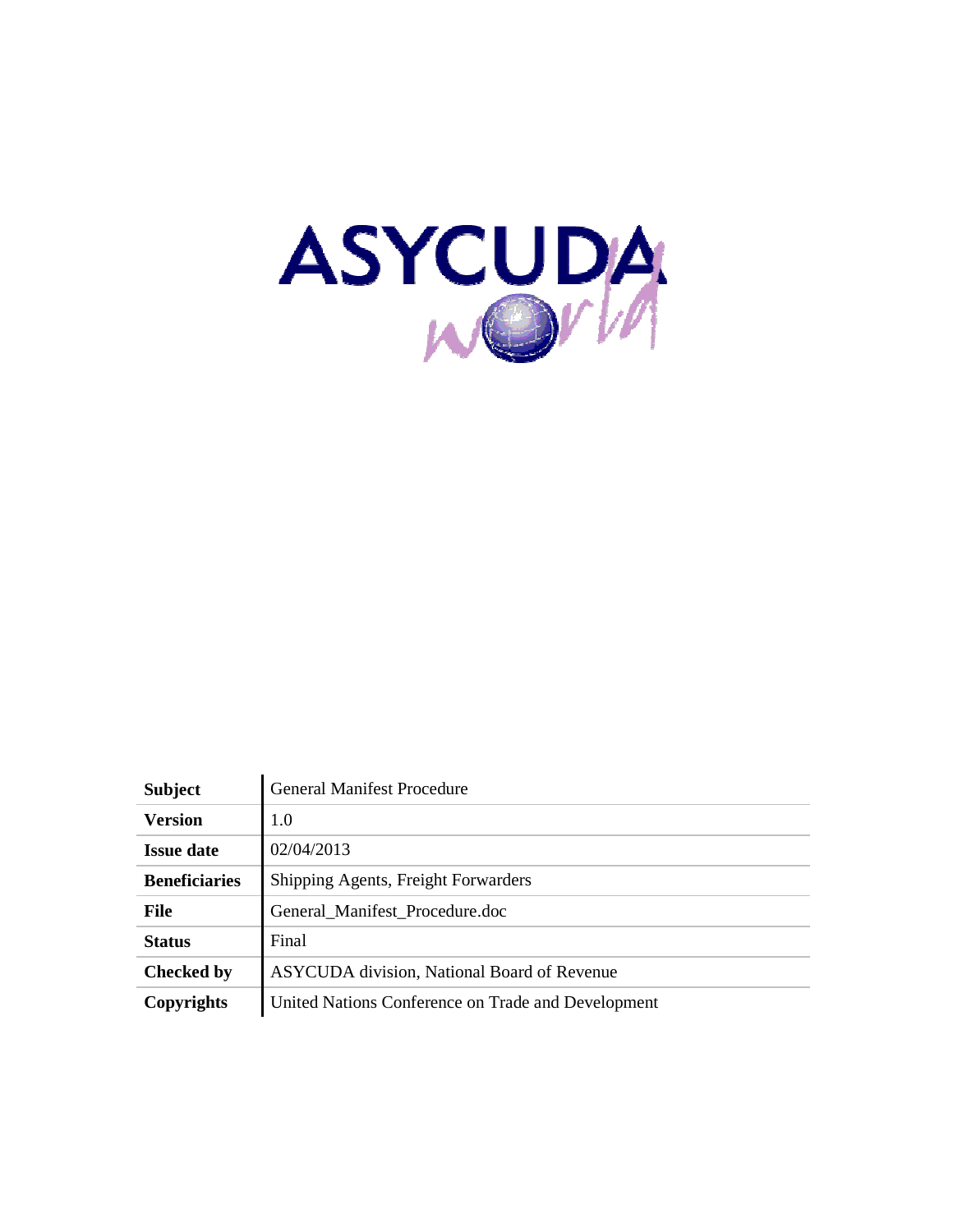

#### **Contents**

| 1. |      |  |
|----|------|--|
| 2. |      |  |
| 3. |      |  |
| 4. |      |  |
| 5. |      |  |
|    | 5.1. |  |
|    | 5.2. |  |
|    | 5.3. |  |
|    | 5.4. |  |
| 6. |      |  |
|    | 6.1. |  |
|    | 6.2. |  |
| 7. |      |  |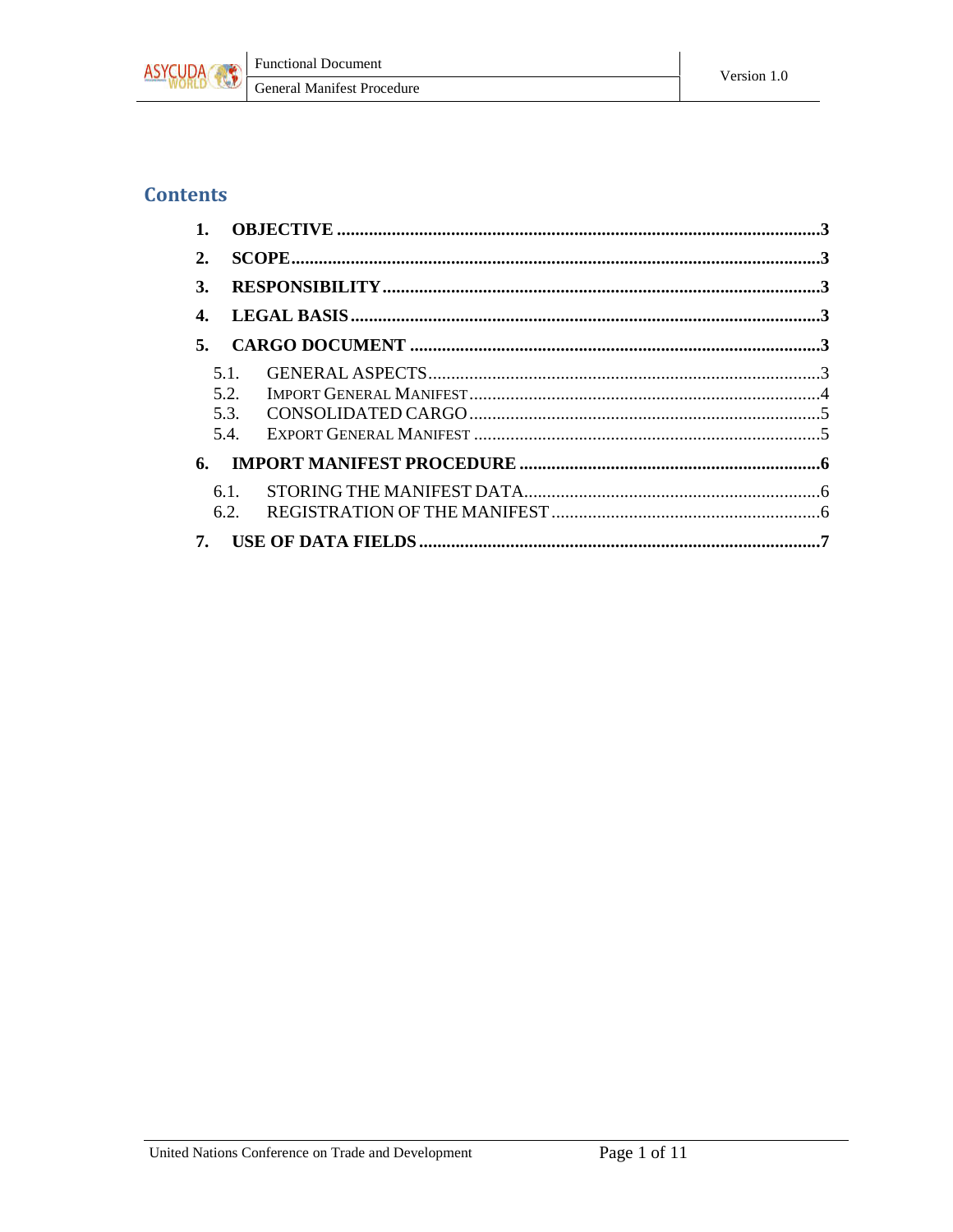

# How to read this document



This symbol indicates advice and recommendations. Information on best practices and recommended procedures related to the current topic is contained here.



**Keyword** Definition



This symbol indicates a warning. Information on common pitfalls or dangers associated with the current topic is contained here.



This symbol indicates an example to further illustrate the current topic.

| Source 1 -<br>This is an example<br>of source code | Source code.                  |
|----------------------------------------------------|-------------------------------|
|                                                    |                               |
|                                                    | Phase 1<br>Phase 3<br>Phase 2 |

*Figure1 - This is an example of figure*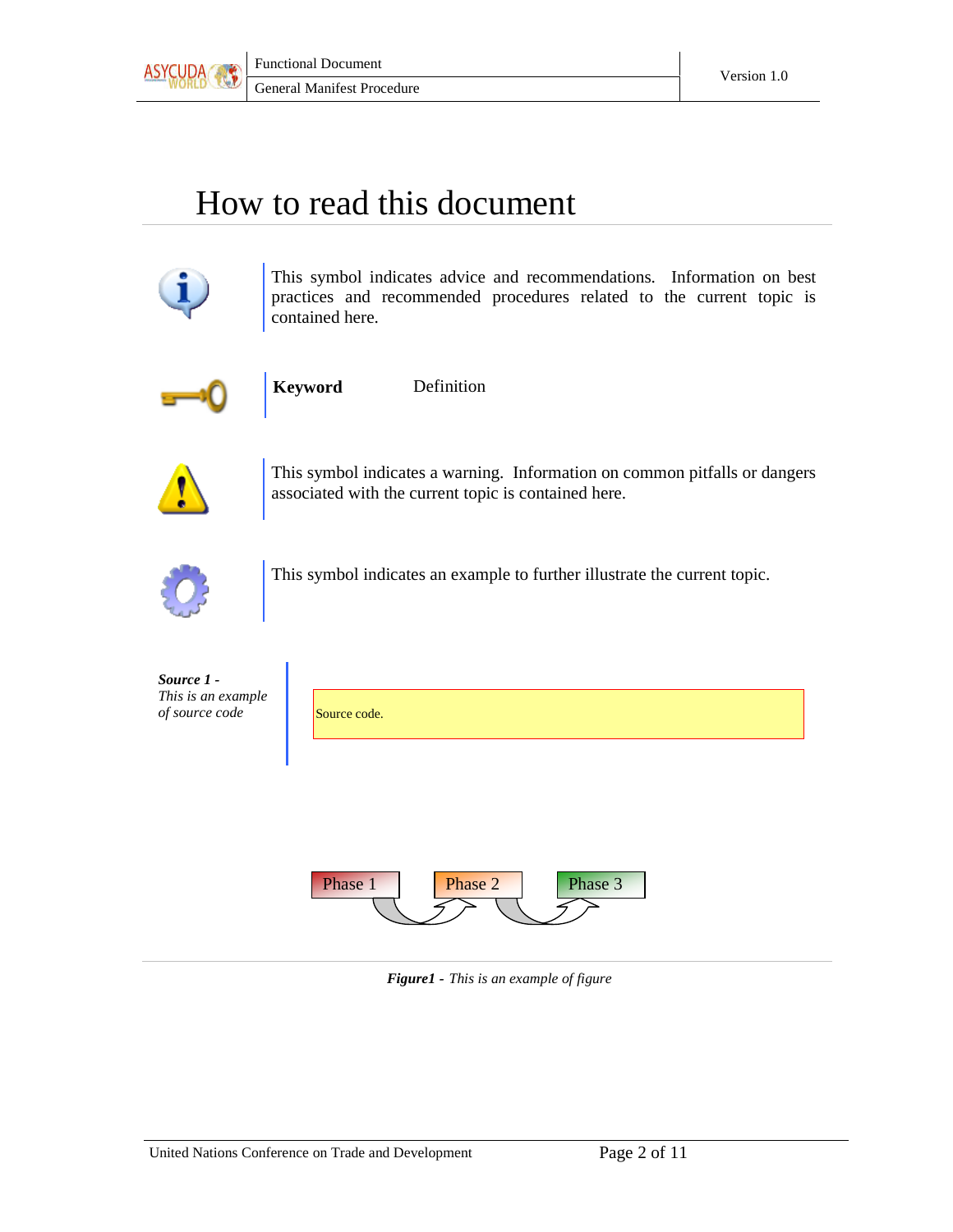

## 1. OBJECTIVE

To establish all required operations involved in receiving, delivering, processing and registering a cargo manifest at ports of entry/departure.

## 2. SCOPE

The present procedure will be utilized and applied at all ports of entry or departure where goods may arrive or leave the country.

## 3. RESPONSIBILITY

The accomplishment of this procedure is the responsibility of the carriers or the carrier agents acting on their behalf, and the Customs Officers involved in activities related to the arrival or departure of all means of transportation carrying or not carrying any goods, and where applicable, any agency responsible for the custody of the goods in the transit sheds.

# 4. LEGAL BASIS

All procedures and activities are governed by Customs Act and Bangladesh Law and regulation.

## 5. CARGO Document

### 5.1. GENERAL ASPECTS

All cargo shall be reported electronically to Customs department 24 hours prior to the cargo's actual arrival in Bangladesh. This information is critical for Customs and the other Government regulatory agencies to make risk assessment decisions. The ability to expedite the risk assessment process will impact on the time it takes Customs to clear and release legitimate cargo. Cargo cannot be released without a cargo manifest document.

Manifest, is a declaration by the master or commander of the ship or aircraft carrying the goods. The purpose of filing a manifest is to ensure:

- $\checkmark$  That all imports or exports are accounted for;
- $\checkmark$  That all documents relating to the ship or aircraft have been submitted and are complete;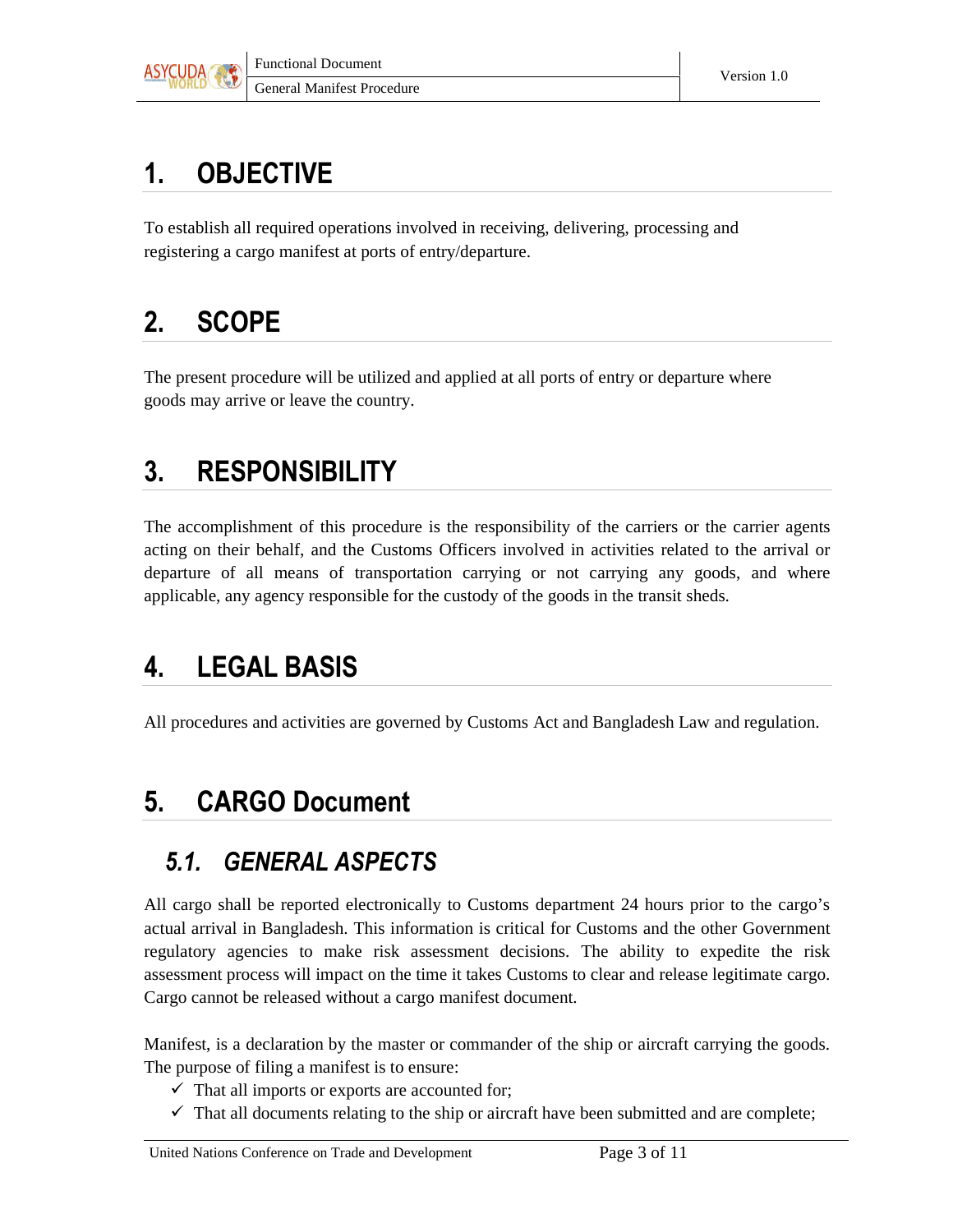

 $\checkmark$  That the master/commander or agent has satisfied all legal requirements.

The responsibility of submitting manifests remains with the master or commander. He or she may appoint an agent to transact business with the Customs Department, known as shipping agents. The agent and the master or commander is equally liable to fulfill all obligations.

All manifests must be submitted through the Customs computer system hereinafter referred to as ASYCUDA World, and must conform to the approved formats.

All hazardous materials, arms and ammunition, explosives, alcoholic beverages, and restricted items must be specifically identified.

For the purposes of this Procedure a Freight Forwarder (or Consolidator) is an Agent or Company that arranges the movement of freight (Grouped shipments, orders, and/or goods) on behalf of exporters and importers.

### 5.2. Import General Manifest

Every vessel or aircraft arriving at any port in Bangladesh is required by law to make a report in a specific form and manner directed by National Board of Revenue, Customs Department.

**Cargo Declaration**: This gives specific details of the Cargo to be landed. The cargo declaration must include all **transport documents** (Bill of Lading or Airway Bill). The transport document is the main source of information for completion of the cargo declaration.

Cargo on the manifest must be indicated as:

- $\checkmark$  The content of every container and of all cargo in bulk intended for discharge at the port of arrival, including containers and cargo for trans-shipment, must be reported according to the description on the relative bill of lading or airway bill;
- $\checkmark$  Restricted goods must be reported with as much detail of the goods as possible;
- $\checkmark$  All cargo on vessel, whether consigned for this port or not, must be reported in accordance with the description contained on the relative bill of lading;
- $\checkmark$  Shipping agents/Freight forwarders are allowed to amend manifest and/or B/L document before actual arrival of vessel to port;
- $\checkmark$  Amendments to the manifest may be requested to Customs by the carrier after manifest's registration and/or after all cargo has been off-loaded.
- $\checkmark$  In addition to the aforementioned, where goods are reported short, the master or his/her agent must satisfy Customs that:

• The goods were not loaded;

- •They have been discharged and landed at some previous port or customs airport;
- •They have been over-carried and landed at a subsequent port or customs airport;
- $\checkmark$  All cargo landed, for which a Customs entry has not been submitted, must be temporarily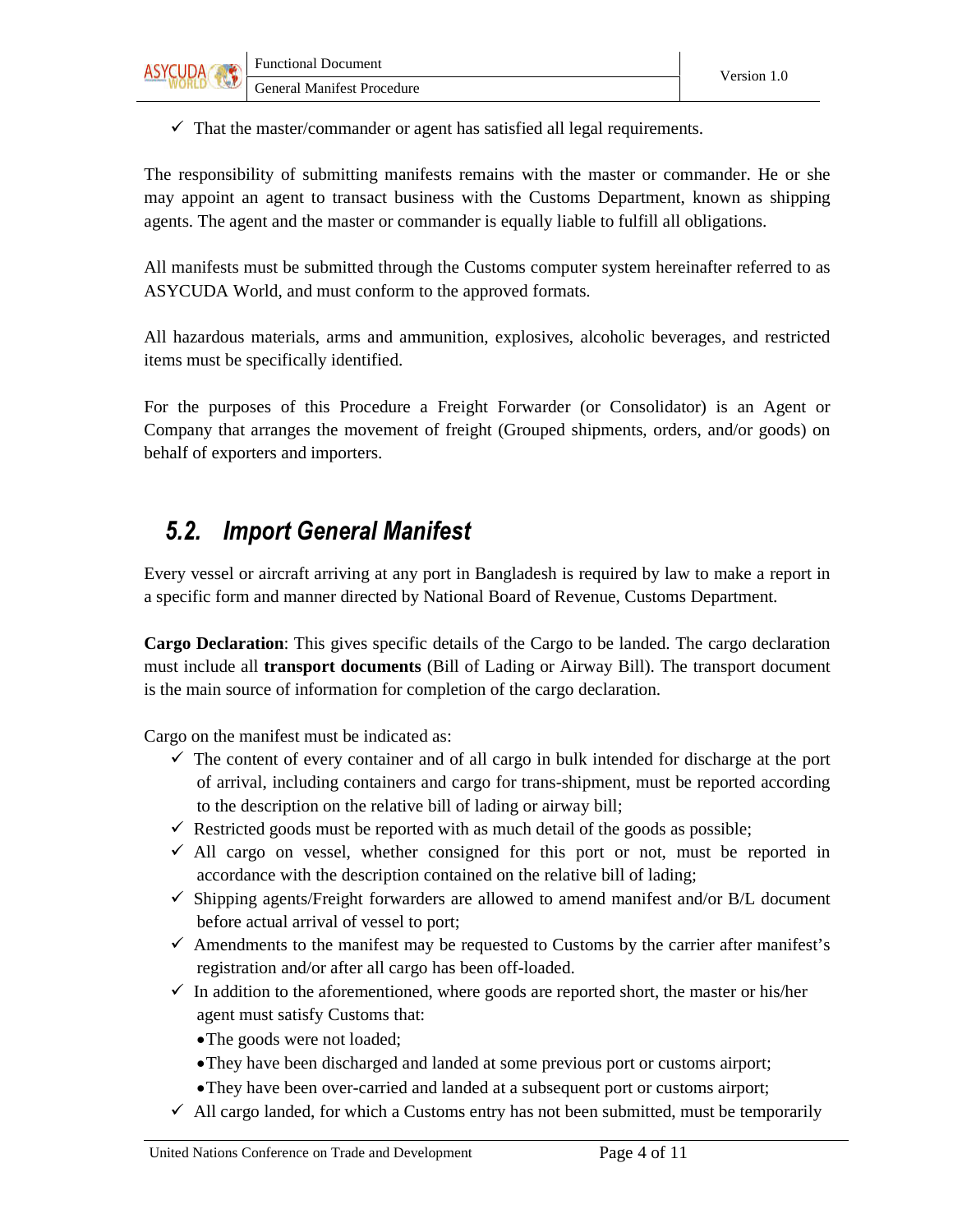

deposited in a Customs approved area (Transit Shed) to await entry and clearance.

## 5.3. CONSOLIDATED CARGO

All Freight Forwarders (Consolidators) must prepare and submit all bills of lading or airway bills for any consolidated cargo consigned to them before arrival of the vessel to port.

Freight Forwarders' details must be clearly identified on all Bills of Lading or Airway Bills. In addition, freight forwarders must have the consignee code and other details filled on each transport document (B/L) with the corresponding code assigned by Customs to identify the consignee.

Shipping agents may wish to notify freight forwarders by forwarding the acknowledgment of Manifest submission through the ASYCUDA World platform e-mail.

Freight forwarders may use the system to key in the data for each transport document (B/L) or could use the XML data stream facility to upload degroupaged XML files directly to the Customs computer system or through Customs website.

All house B/Ls /AWB (delivery notices) created in ASYCUDA system may be viewed only by the owner (creator) of said B/Ls / AWB.

### 5.4. Export General Manifest

Freight forwarders are required to submit export B/L according to finalized customs declaration (bill of export) in the system. Export B/L shall be submitted after physical examination is performed by Customs and consignment is loaded into a vessel.

Export B/L shall contain particulars of all goods put on board a ship or aircraft in accordance with the particulars shown on the relative bills of export or other equivalent document.

Amendments to the content must be signaled to the officer-in-charge not later than 48 hours after all cargo has been shipped. Reasons for the shortages or excesses must be given and will be permitted provided that the evidence indicates that there is no fraudulent intention.

Customs will issue export manifest after all export B/Ls have been verified and consignments have been loaded into vessel.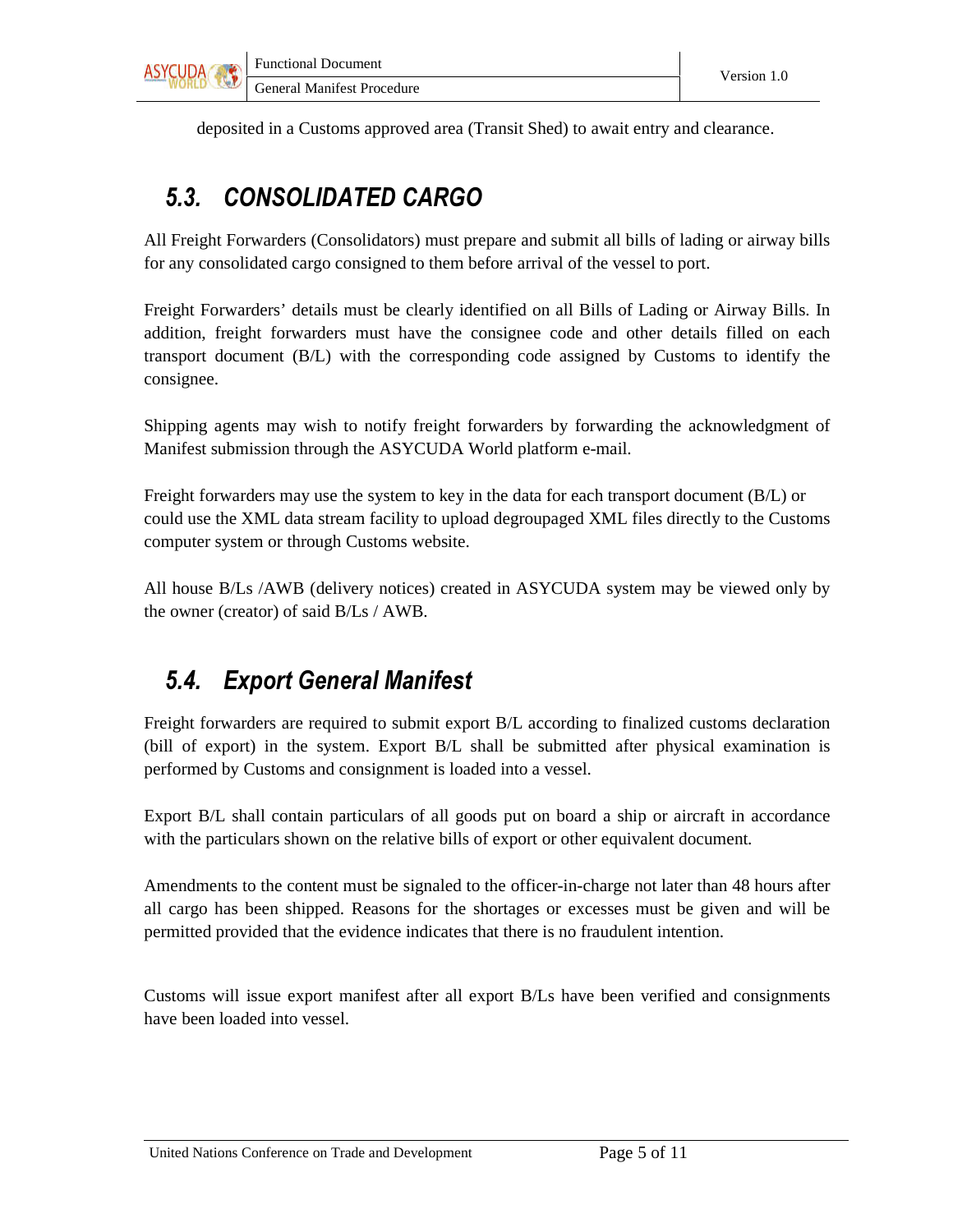

## 6. Import Manifest Procedure

### 6.1. STORING THE MANIFEST DATA

#### *Carrier / Shipping Agent*

The Carrier or the authorized Carrier's Agent accesses the Customs server to input the required information for the cargo manifest.

#### Option 1, data entry through ASYCUDA system

The Carrier or Carrier's Agent logs into ASYCUDA system, types all manifest data and STORES the completed general segment of the manifest before proceeding to enter the corresponding bills of lading, into ASYCUDA World. Consequently, the system displays a box indicating that the manifest has been stored into the system.

When a ship or aircraft travels into or out of the country on the same day, the Carrier or Carrier's Agent must make sure to supply a unique voyage number for each journey.

The stored manifest has no legal value nor subsequent implications if data is not complete or correct. The STORED status of a manifest does not imply ACCEPTANCE of such information by the Customs Department.

The Carrier or Carrier's Agent, with authorized access to the Customs system is allowed to do as many amendments as required prior to manifest registration.

#### Option 2, data submission in XML data stream format through ASYCUDA system

The Carrier or Carrier's Agent has prepared manifest information details in form of XML file. Carrier logs into ASYCUDA system, uploads XML file through "XML Integration e-document" and STORES the completed general segment of the manifest before proceeding to enter the corresponding bills of lading, into ASYCUDA World. Consequently, the system displays a box indicating that the manifest has been stored into the system.

#### Option 3, data submission in XML data stream format through Customs website

The Carrier or Carrier's Agent has prepared manifest information details in form of XML file. Carrier logs into Customs website and uploads XML file (completed general segment of the manifest as well as corresponding bills of lading). A reply message will be sent to carrier's email account to confirm the status of data submission.

## 6.2. REGISTRATION OF THE MANIFEST

#### *Customs*

Customs Manifest Unit staffs will retrieve the STORED manifest in order to REGISTER it. All consistency checks will be done by the system before registration is accepted.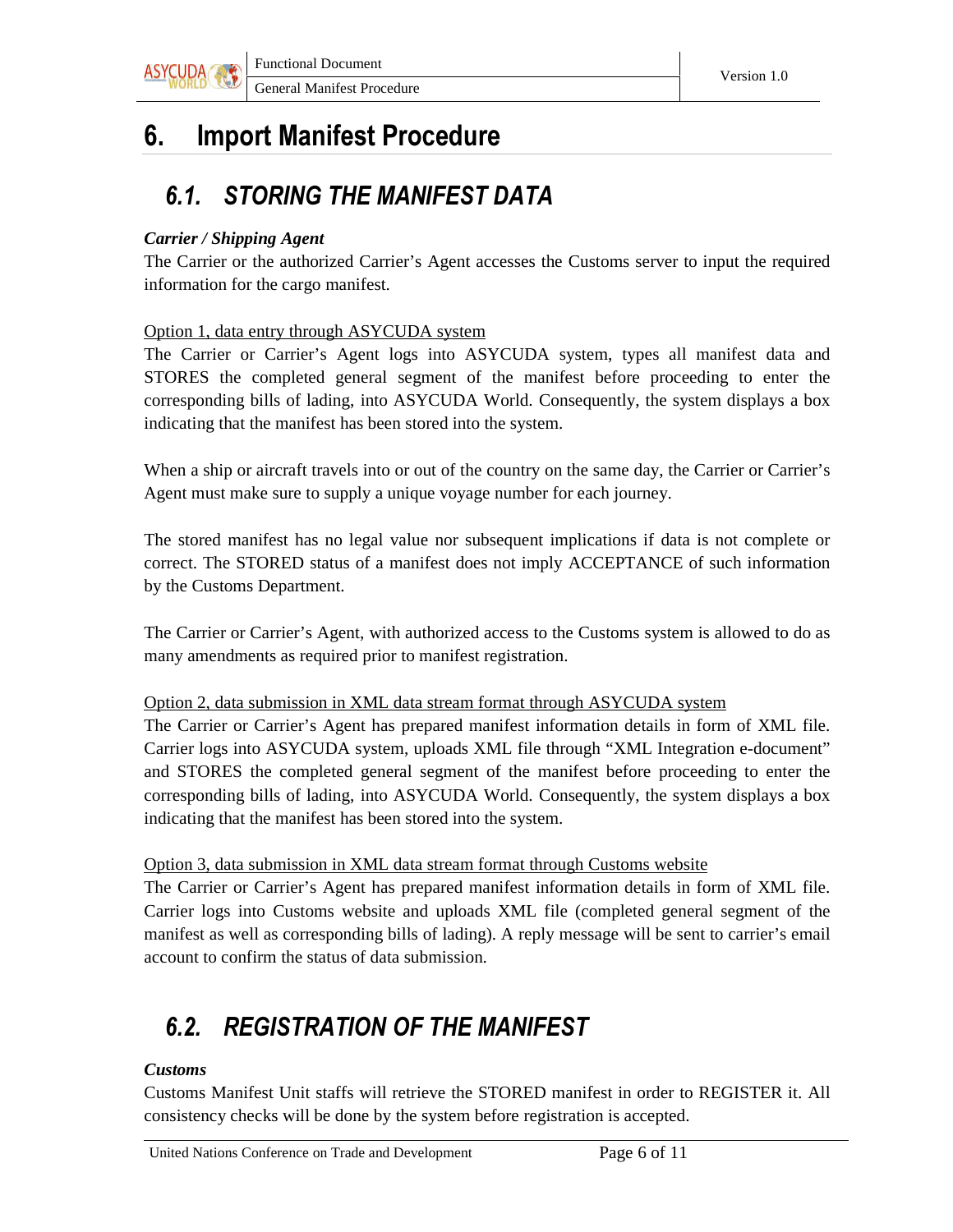

Customs staff requests the system to REGISTER the completed manifest with all its corresponding bills of lading, into the Customs server. Consequently, the system displays a registration number for the manifest as a confirmation of registration and positive allocation of data into the system.

The registered manifest has legal value and the Carrier or Carrier's Agent must ensure that all data is complete and correct. The REGISTERED status of a manifest implies ACCEPTANCE of such information by the Customs Department.

Only Customs Manifest Unit is allowed to do amendments on manifests as required after its registration.

## 7. USE OF DATA FIELDS

Following fields in the general segment of the manifest are mandatory and must be completed by the master, commander or agent of the ship or aircraft:

- $\checkmark$  Customs office;
- $\checkmark$  Voyage number;
- $\checkmark$  Date of departure;
- $\checkmark$  Date of arrival:
- $\checkmark$  Place of departure;
- $\checkmark$  Place of destination:
- $\checkmark$  Carrier code:
- $\checkmark$  Mode of transport;
- $\checkmark$  Nationality of transport code;
- $\checkmark$  Total number of bills;
- $\checkmark$  Total number of packages;
- $\checkmark$  Total number of containers; and
- $\checkmark$  Total gross weight.

The *'***customs office***'* is the office of clearance for the vessel or aircraft arriving or departing. The **'voyage number'** is the number given by the ship or aircraft operators to a particular voyage from one point to another inclusive of all intermediate stops.

The **'date of departure'** is the date when the ship or aircraft started its voyage. If the ship or aircraft stopped at several ports before reaching here, then the date of departure would be the date when the ship or aircraft left the first port.

The **'date of arrival'** is the date when the ship or aircraft arrives in the territorial limits of the country.

The **'place of departure'** is the location or port code where the ship or aircraft started its voyage.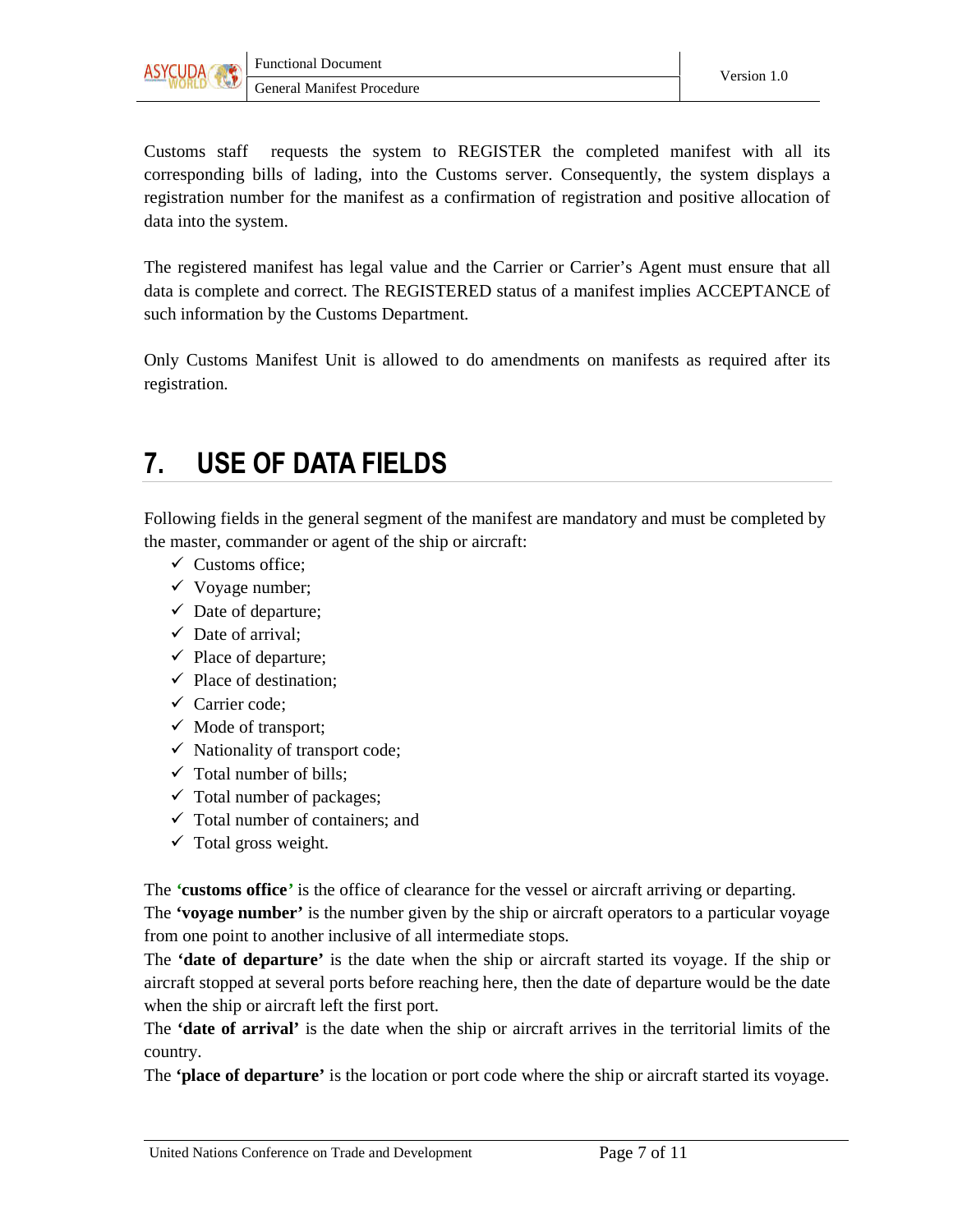

The **'place of destination'** is the location or port code where the ship or aircraft arrives to discharge the transported goods.

The **'carrier code'** is the identification of the carrier.

The **'mode of transport'** recognizes the means by which the goods where imported/exported into/outside the country. International Standard Codes (ISO) for means of transport are used in this field.

The **'nationality of transport'** is the country in which the carrier is registered.

The **'total number of bills'** is the count of all bills of lading or airway bills included in the manifest.

The **'total number of packages'** is the sum of all the packages onboard vessel or aircraft included on all bills.

The **'total number of containers'** is the sum of all containers included on all bills.

The **'total gross weight'** is the sum of all the weight of all cargo included on all bills.

Following fields in the general segment of the manifest are optional and may be completed by the master, commander or agent of the ship or aircraft:

- $\checkmark$  Time of arrival:
- $\checkmark$  Place of transport registration;
- $\checkmark$  Transport registration reference;
- $\checkmark$  Registration date;
- $\checkmark$  Master information;

The **'time of arrival'** is the time when the vessel or aircraft arrived in the country.

The **'place of transport'** is the port where the transport unit is registered.

The **'transport registration reference'** is the reference of the document registering the vessel or aircraft.

The **'registration date'** is the date when the vessel was registered.

The **'master information'** is any further information, apart from the name, on the master.

Following fields on the bill of lading or airway bill are mandatory and must be completed by the master, commander or agent of the ship or aircraft:

- $\checkmark$  Line number;
- $\checkmark$  Type of bill;
- $\checkmark$  Bill of lading reference number;
- $\checkmark$  Place of loading;
- $\checkmark$  Place of unloading;
- $\checkmark$  Code and Name of shipper;
- $\checkmark$  Address of shipper;
- $\checkmark$  Consignee code / name;
- $\checkmark$  Consignee address;
- $\checkmark$  Total number of containers;
- $\checkmark$  Kind of packages;
- $\checkmark$  Shipping marks;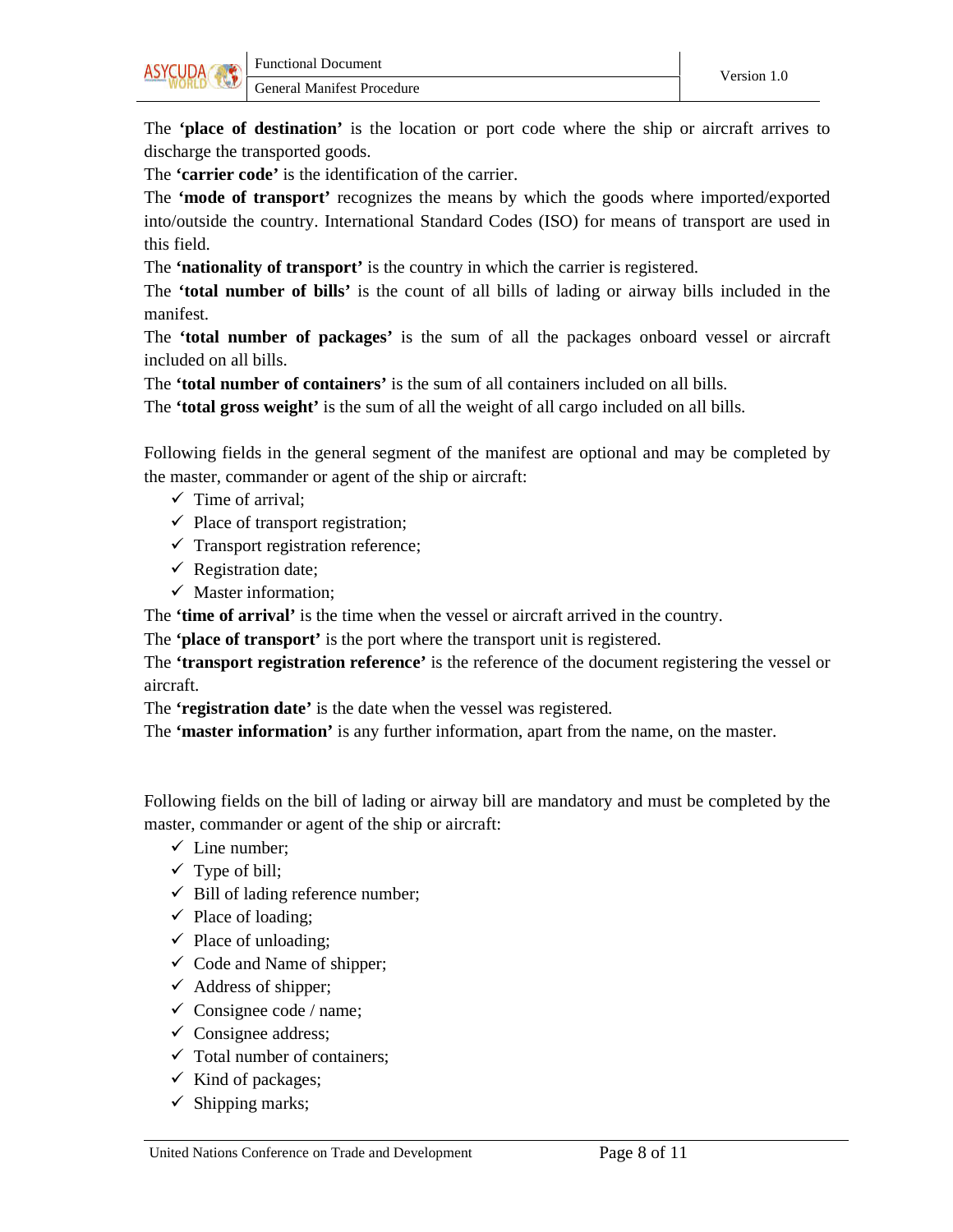

- $\checkmark$  Number of packages;
- $\checkmark$  Gross mass;
- $\checkmark$  Description of goods;

The **'line number'** is a sequence number used to identify each item –bill of lading or airway bill in the manifest.

The **'bill of lading type'** is the code, which identifies the type of transport document issued (i.e. 'HSB' for Bill of Lading, 'MSB' for Master Bill of Lading).

The **'bill of lading reference number'** is the number, which uniquely identifies each bill of lading or airway bill.

The **'nature'** is the manner in which the goods will be treated. These are indicated by the codes 22 (export), 23 (import), 24 (in transit), and 28 (transshipment).

The **'place of loading'** is the location or port where the goods were loaded into the ship or aircraft.

The **'place of unloading'** is the location or port where the goods will be discharge from the ship or aircraft.

The **'code and name of exporter/shipper'** is the code and name of the shipping agent sending the goods to Bangladesh.

The **'address of shipper'** is the address of the shipping agent sending the goods to Bangladesh.

The **'consignee code and name'** is the code and name of the person or firm named in a freight contract to whom goods have been shipped or turned over for care in Bangladesh.

The **'consignee address'** is the address of the consignee in Bangladesh.

The **'total number of containers'** is the sum of all containers carrying goods, which belong to the bill of lading or airway bill.

The **'shipping marks'** are the markings that the shipper placed on the packages to identify the cargo. It follows no particular sequence and can be any set of words, numbers or other signs that the shipper affixes.

The **'package code'** is the identifier of the type of packaging the goods are packed in.

The **'manifested packages'** is the piece count of the packages under each bill of lading or airway bill.

The **'manifested gross weight'** is the weight for goods under each bill of lading or airway bill.

The **'description of goods'** is the narrative that portrays the type of goods being transported. The description must be explicit.

Following fields on the bill of lading or airway bill are optional and may be completed by the master, commander or agent of the ship or aircraft:

- $\checkmark$  previous document;
- $\checkmark$  location code:
- $\checkmark$  location description;
- $\checkmark$  cubic meter volume;
- $\checkmark$  value declared for customs;
- $\checkmark$  currency declared with customs;
- $\checkmark$  value declared for transport;